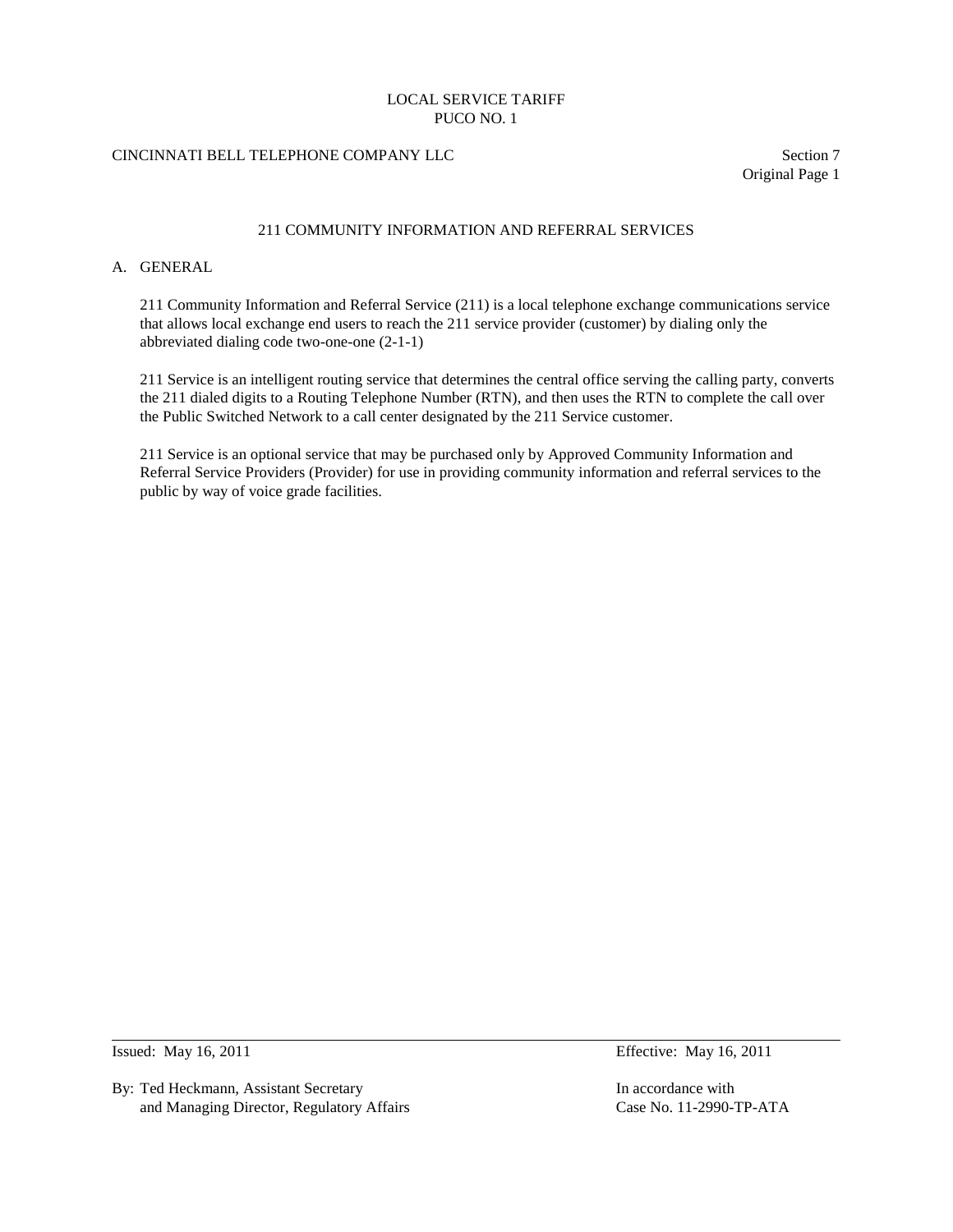### CINCINNATI BELL TELEPHONE COMPANY LLC Section 7

Original Page 2

### 211 COMMUNITY INFORMATION AND REFERRAL SERVICES

### B. TERMS AND CONDITIONS

The Approved Community Information and Referral Service Provider shall make written application for 211 Service to the Company. The application shall identify all central offices where the provider seeks to offer 211 Service. The Approved Community Information and Referral Service Provider may establish 211 Service in all, some, or none of the Company's central offices. However, the Company generally will not provide 211 Service to only a portion of a central office. Generally, 211 Service must be provided throughout the entire central office area. Because telephone central office boundaries do not necessarily match the boundaries used by an Approved Community Information and Referral Provider, providing 211 Service for the entire area served by a central office may result in the Approved Community Information and Referral Service Provider receiving calls from geographical areas it does not serve.

The 211 Service application must include:

Acknowledgement that a new application is required if the Approved Community Information and Referral Service Provider desires to change the telephone number to which the 211 abbreviated dialing code is translated.

The location(s) of the Approved Community Information and Referral Service Provider call center(s) where the 211 calls made from the Company's exchange(s) will be routed.

Acknowledgement that the PUCO's assignment of the 211 abbreviated dialing code may be recalled at any time.

When the Approved Information and Referral Service Provider makes an application for 211 Service in a Company central office, the Approved Information and Referral Service Provider shall supply the Company with a ten (10) digit telephone number for terminating the 211 calls. The Company will configure its network so that all 211 calls within the central office being served are routed to the provided telephone number. This number must terminate within the local calling area of the wire center being served, or otherwise provide for toll free calling to the Provider. If the Provider desires to route calls outside the local calling area of the wire center being served, the Approved Information and Referral Service Provider shall establish foreign exchange service, a toll free telephone number, e.g. an 800 number, or other means to complete the call without charge to the customer placing the 211 call.

The Company will route 211 Service calls originating from end users on its local exchange network whether the end users purchase service directly from the Company or from another Local Exchange Carrier (LEC) reselling Company service.

By: Ted Heckmann, Assistant Secretary **In accordance with** In accordance with and Managing Director, Regulatory Affairs Case No. 11-2990-TP-ATA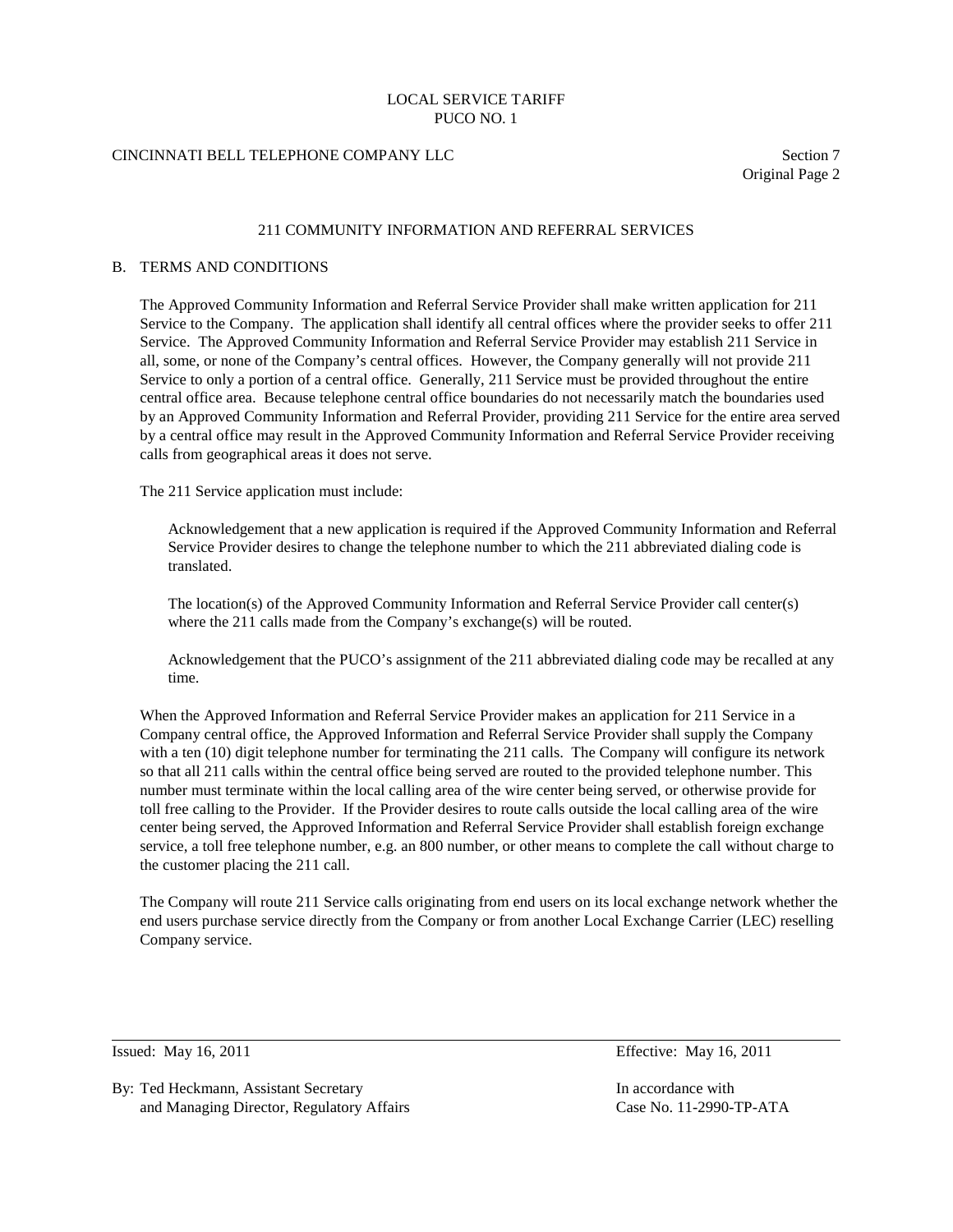# CINCINNATI BELL TELEPHONE COMPANY LLC Section 7

Original Page 3

### 211 COMMUNITY INFORMATION AND REFERRAL SERVICES

### B. TERMS AND CONDITIONS (Continued)

The Company can only make 211 Service available to end users who are located within the Company's service area and who are connected to the Company's network. The Approved Information and Referral Service Provider must make arrangements with the appropriate service provider(s), e.g. other LECs or wireless providers, to establish 211 calling for end users located in areas outside the Company's serving area or on other networks, e.g. CLEC or wireless networks.

211 Service is provided on the condition that the Approved Information and Referral Service Provider subscribes to termination facilities and lines in sufficient quantities to adequately handle calls to the 211 Service without interfering with or impairing any services offered by the Company. One path is available for each line subscribed to by the Approved Information and Referral Service Provider.

211 Service does not provide calling number information to the Approved Information and Referral Service Provider. If this type of information is required, the Approved Information and Referral Service Provider must subscribe to a compatible Caller ID service as described in the Company's Nonresidence Service Agreement - Local Telephone Service.

The Approved Information and Referral Service Provider shall develop an appropriate method for responding to 211 Service calls placed in error or due to customer confusion.

The Approved Information and Referral Service Provider shall comply with all present and future rules pertaining to abbreviated dialing codes adopted by the Federal Communications Commission in rulemaking proceedings CC Docket No. 92-105, CC Docket No. 00-256, and otherwise, including any and all requirements to relinquish the 211 abbreviated dialing code in the event of a national assignment contrary to that made by the PUCO.

The customer obligations and indemnification language of Section 2 of this tariff are fully applicable to Approved Information and Referral Service Providers ordering 211 Community Information and Referral Services under this section of the tariff.

211 Service is provided solely for the benefit of the Approved Information and Referral Service Provider. Provision of 211 Service by the Company shall not be interpreted, constructed, or regarded, either expressly or implied, as being for the benefit of creating any Company obligation toward any third person or legal entity other than the Approved Information and Referral Service Provider.

Issued: May 16, 2011 Effective: May 16, 2011

By: Ted Heckmann, Assistant Secretary In accordance with In accordance with and Managing Director, Regulatory Affairs Case No. 11-2990-TP-ATA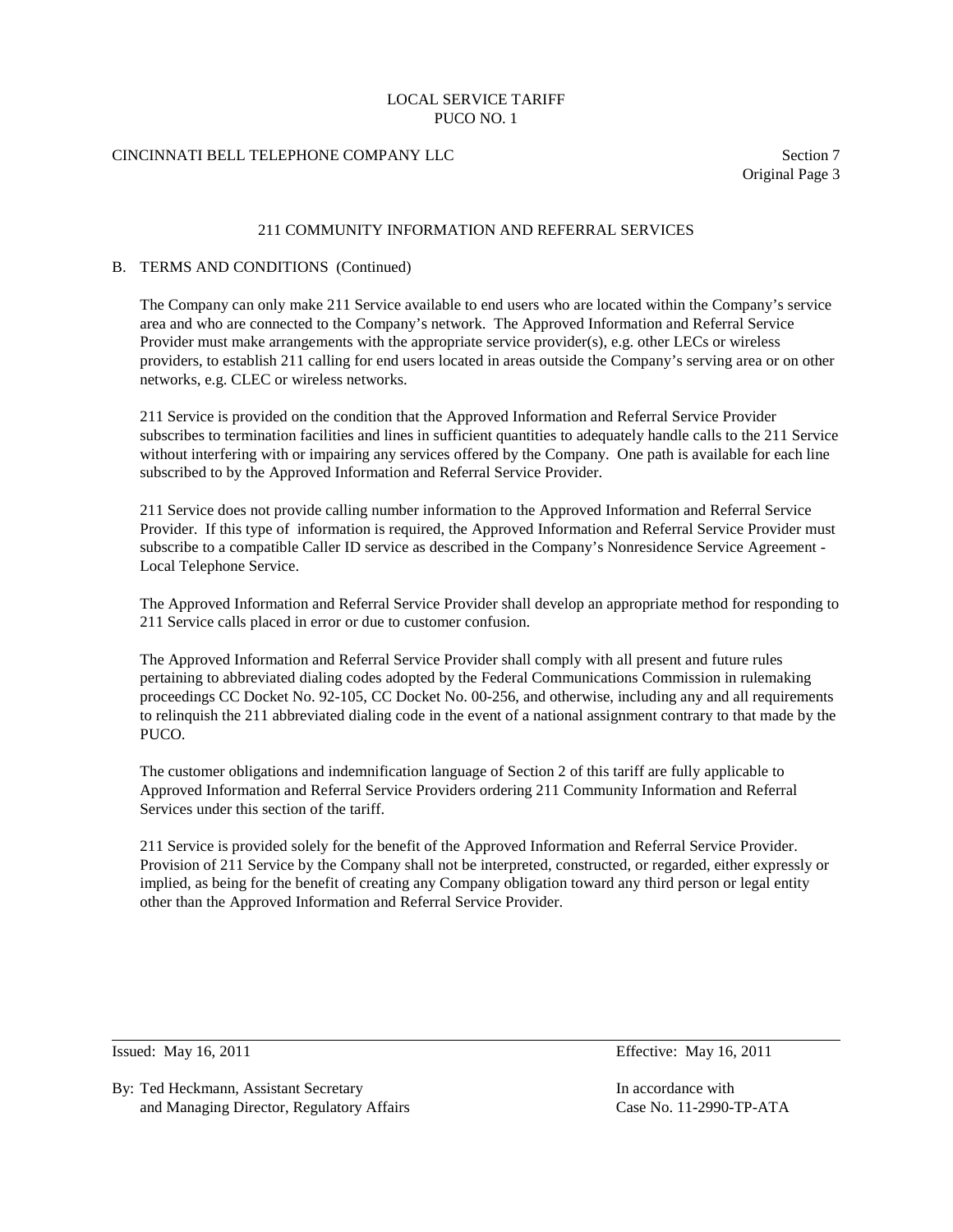# CINCINNATI BELL TELEPHONE COMPANY LLC Section 7

1st Revised Page 4 Cancels Original Page 4

# 211 COMMUNITY INFORMATION AND REFERRAL SERVICES

#### B. TERMS AND CONDITIONS (Continued)

The Approved Information and Referral Service Provider is responsible for obtaining all necessary permissions, licenses, written consents, waivers, releases and all other rights from all persons whose work, statements, or performances are used in connection with the 211 Service, and from all holders of copyrights, trademarks, and patents used in connection with said service.

The Company reserves the right to deny or disconnect service in accordance with Section 2, Part D.8. of this tariff.

A minimum service period of one month applies to 211 service.

All 211 Service abbreviated dialing code calls shall be local in nature and shall not result in any IntraLATA toll, InterLATA toll, or pay-per-use charges to Company subscribers. 211 Service calls will not result in local measured service charges where Company subscribers' service plans include such charges as part of their local (D) exchange service.

211 Service calls cannot be placed from the following types of services:

 $1+$  and  $0+$  Calling 0-operator Assisted Calling 101XXXX Calling

Certain equipment, such as coin telephones and PBXs, may need special programming to allow 211 calling.

By: Ted Heckmann, Assistant Secretary **In accordance with** In accordance with & Senior Director Reg & Govt Affairs Case No. 21-0284-TP-ZTA

Issued: April 1, 2021 Effective: April 1, 2021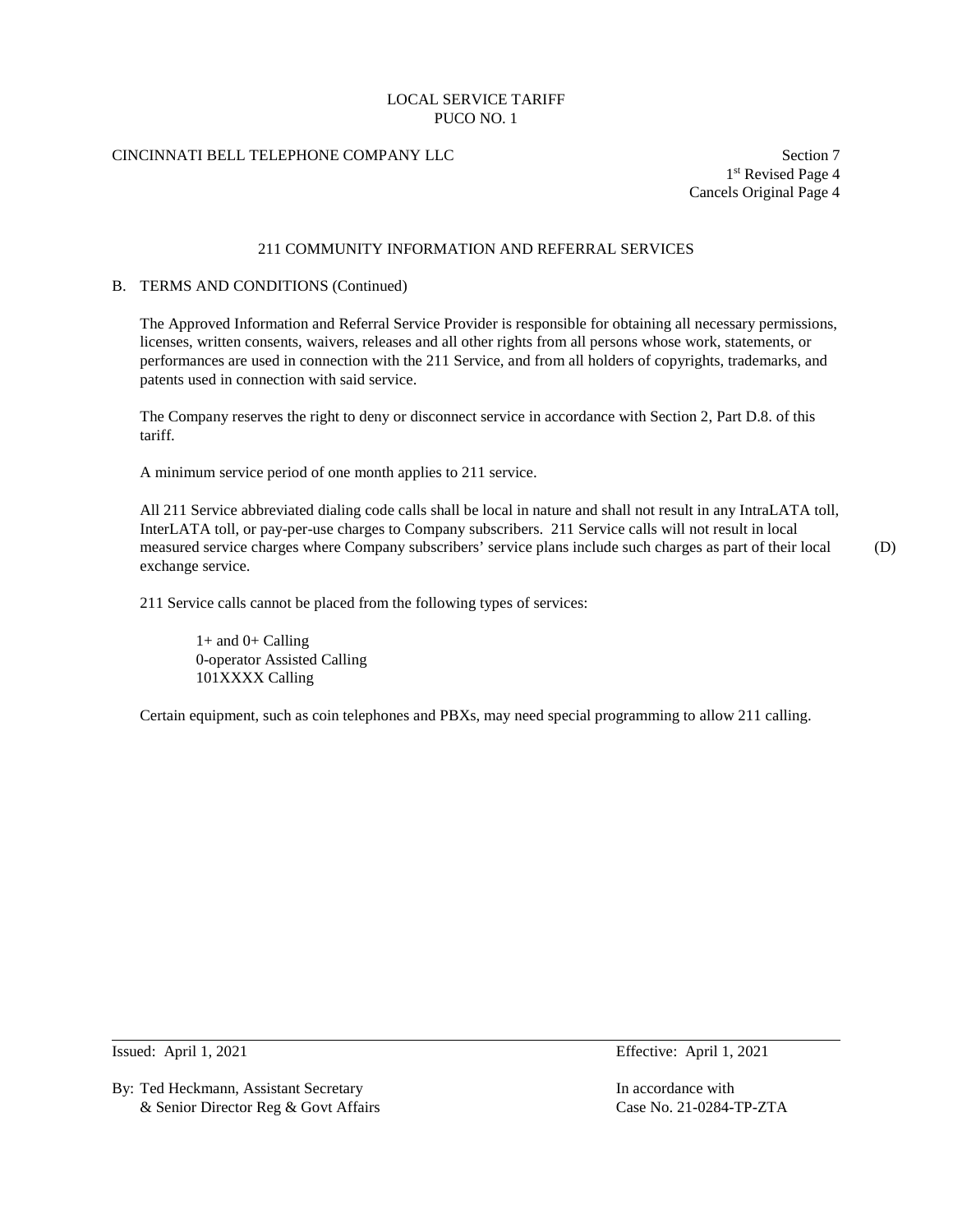# CINCINNATI BELL TELEPHONE COMPANY LLC Section 7

Original Page 5

### 211 COMMUNITY INFORMATION AND REFERRAL SERVICES

### C. OBLIGATIONS AND LIABILITY OF THE COMPANY

The Company shall provide 211 Service within thirty (30) days of receipt of the Approved Information and Referral Service Provider's completed application(s) for service.

The Company does not undertake to answer and forward 211 Service calls but furnishes the use of its facilities to enable the Approved Information and Referral Service Provider to respond to such calls at the Approved Information and Referral Service Provider's established call centers.

When a 211 Service call is placed by the calling party via interconnection with an interexchange carrier, the Company cannot guarantee the completion of the 211 Service call, the quality of the call, or any features that may otherwise be provided with 211 Service.

The rates charged for 211 Service do not contemplate the inspection or constant monitoring of facilities to discover errors, defects, or malfunctions in service, nor does the Company undertake such responsibility. The Approved Information and Referral Service Provider shall make such operational tests as, in the judgment of the Approved Information and Referral Service Provider, are required to determine whether the Company's facilities are functioning properly for the Provider's use. The Approved Information and Referral Service Provider shall promptly notify the Company in the event it believes that the Company's facilities are not functioning properly.

The Company's liability with respect to 211 Service shall be limited to the terms set forth in Section 2, Part B of this tariff.

The Commission's assignment of and the Approved Information and Referral Service Provider's use of the 211 abbreviated dialing code is subject to preemption by the Federal Communications Commission. The Company shall not be liable to the Approved Information and Referral Service Provider for any damages that may be incurred or result from national assignment of the 211 abbreviated dialing code.

By: Ted Heckmann, Assistant Secretary In accordance with In accordance with and Managing Director, Regulatory Affairs Case No. 11-2990-TP-ATA